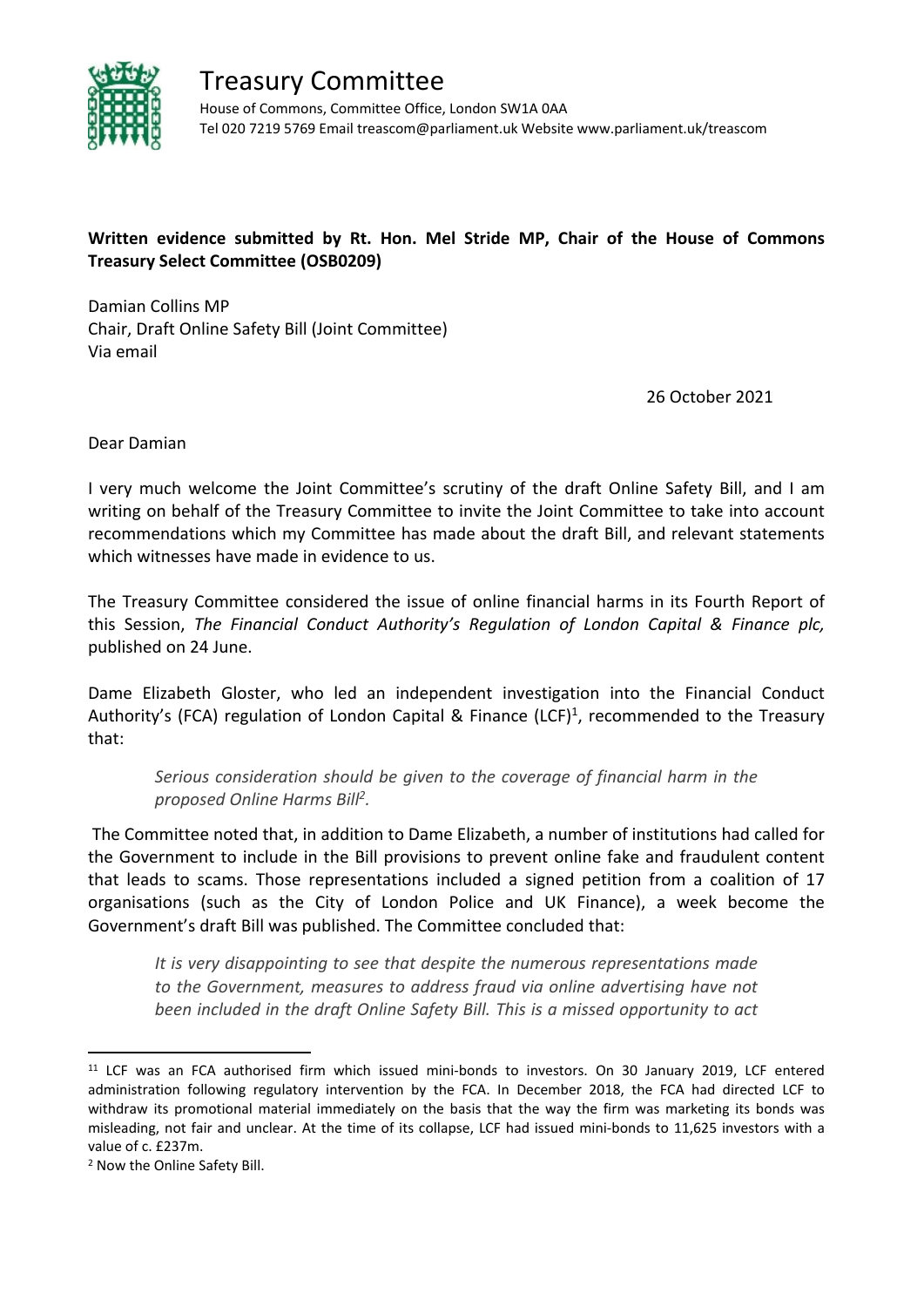*and potentially help prevent another LCF-type event. The increasing frequency of fraudulent activity online that leads to scams and financial harm is alarming, and the Government must intervene as a matter of urgency.*

The Committee recommended that the Government should include measures to address fraud via online advertising in the Online Safety Bill, in the interests of preventing further harm to customers being offered fraudulent financial products.

The Government has proposed legislating against certain types of user-generated fraud, but not against the same fraud committed through a paid-for advertisement. In a press release alongside the draft Bill, the Government said:

*Fraud via advertising, emails or cloned websites will not be in scope because the Bill focuses on harm committed through user-generated content.*

*The Government is working closely with industry, regulators and consumer groups to consider additional legislative and non-legislative solutions. The Home Office will publish a Fraud Action Plan after the 2021 spending review and the Department for Digital, Culture, Media and Sport will consult on online advertising, including the role it can play in enabling online fraud, later this year.*

## The FCA told us in its [response](https://committees.parliament.uk/publications/7237/documents/76204/default/) to our report that:

*We continue to believe the best way to protect consumers from illegal online scams is for financial harm to be included as an online harm in the government's proposed Online Safety Bill. We believe these provisions should include online advertising (responsible for the majority of fraudulent activity) as well as user-generated content. We welcome the Committee's recommendation on this issue.*

## The Governor of the Bank of England, Andrew Bailey, [told](https://committees.parliament.uk/publications/5304/documents/52929/default/) [us](https://committees.parliament.uk/publications/5304/documents/52929/default/) [that](https://committees.parliament.uk/publications/5304/documents/52929/default/):

*The lesson here is that the online world is not subject to the same legal duties as the more traditional media. There is consequently no adequate shared responsibility with online service providers and consumers are at much greater risk. This could be tackled through the Online Harms Legislation, but the experience so far, and thus the lesson, is that there is strong resistance in other parts of the official sector to extending the legislation to financial services. This is a serious problem.*

Since the publication of our report on LCF, the importance of the online advertising being captured in the Online Safety Bill has continued to be emphasised. In a recent oral evidence [session](https://committees.parliament.uk/oralevidence/2743/pdf/) on the Future of Financial Services, Chris Cummings, CEO at the Investment Association (the trade body which represents UK investment managers), told us that:

*A very specific request would be to make sure that the Online Safety Bill includes financial services, and particularly financial services advertising, and that a requirement is placed on Google and others to run exactly the same checks as when a financial services company is going to put an advert in a newspaper. They have to have exactly the same standards.*